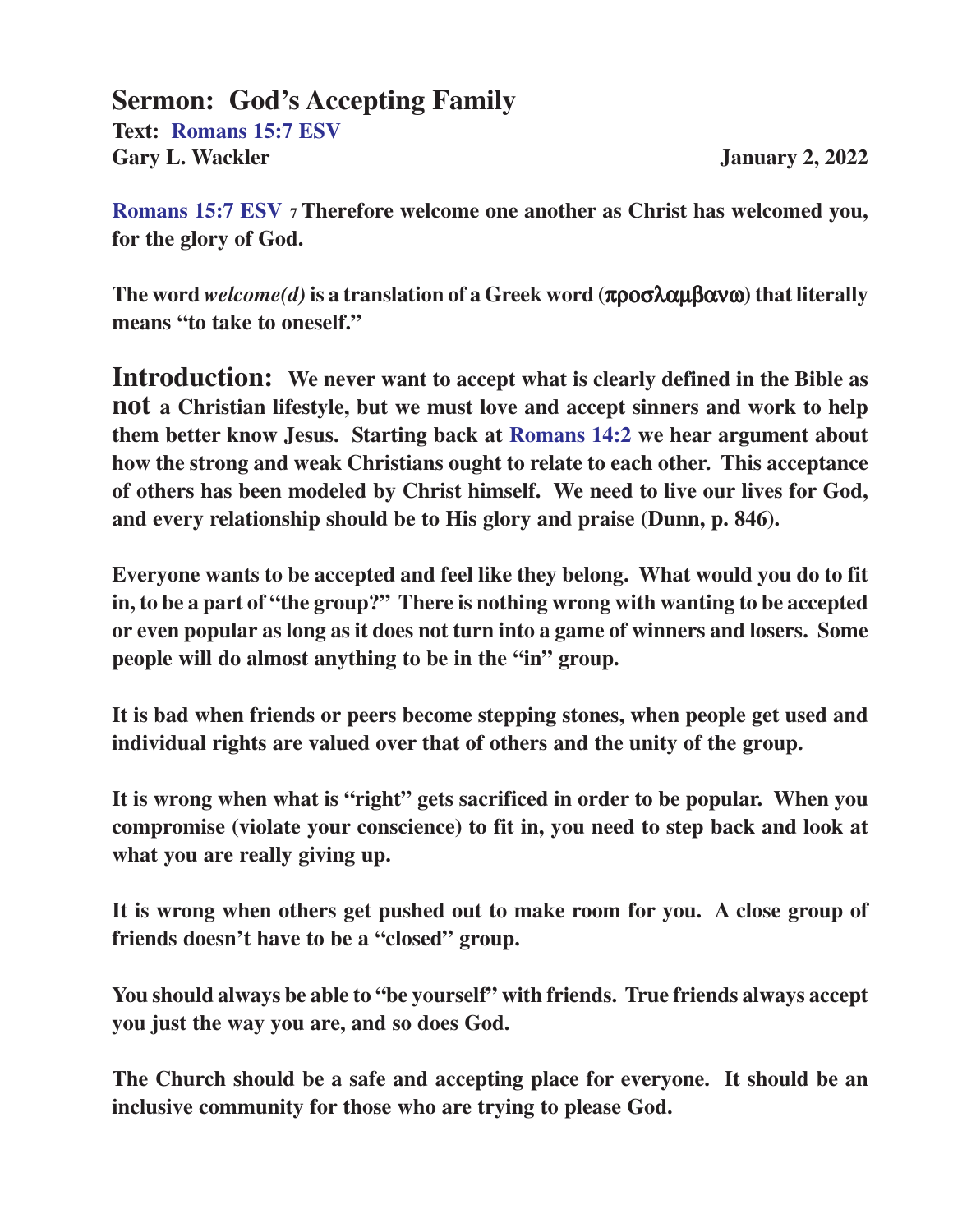**The Head of the Church knew what it meant to be not welcomed. John 1:10-11 The Message - He was in the world, the world was there through him, and yet the world didn't even notice. He came to his own people, but they didn't want him.**

**You ever feel invisible? I know I have felt that way visiting other churches (Brooksville), but can you even imagine how Jesus must have felt after all he had done for the creation. Would they accept Him later when he would give His life for them?**

**God knows what it feels like to be unnoticed and even rejected. He does not want His creation and certainly not the Church to provide those same feelings of alienation and isolation.**

**Here are some principles you must understand:**

- **1. God's Word and its authority in our lives must be accepted.**
- **2. Discipline must be accepted if we are ever to grow in our faith.**

**"God loves us the way we are, but he loves us too much to leave us that way." Leighton Ford**

**We need to accept people who are:**

**I. Weak (Spiritually)**

**How should the more mature relate to those who are spiritually weaker? Certainly, not with condescension... looking down on someone rarely helps improve them!**

**"Away with those who want an entirely pure church! That is plainly the same thing as wanting no church at all." - Martin Luther**

**You will never find a perfect church from a human perspective. And if you do, don't join it, because you will ruin it.**

**It is natural for us to want to help ourselves, but not others. In fact we say: "God helps those who help themselves." But if we are to be like Christ, we must bear the problems and weaknesses of others until their faith is stronger. We must help carry one anothers' burdens. Galatians 6:1-5 ESV <sup>1</sup>Brothers (and sisters) if anyone is caught in any transgression, you who are spiritual should restore him in a spirit of gentleness. Keep watch on yourself, lest you too be tempted. 2 Bear one another's burdens, and so fulfill the law of Christ. 3 For if anyone thinks he is something, when he is nothing, he deceives himself. 4 But let each one test his own work, and then his reason to boast will be in himself alone and not in his neighbor. 5 For each will have to bear his own load.**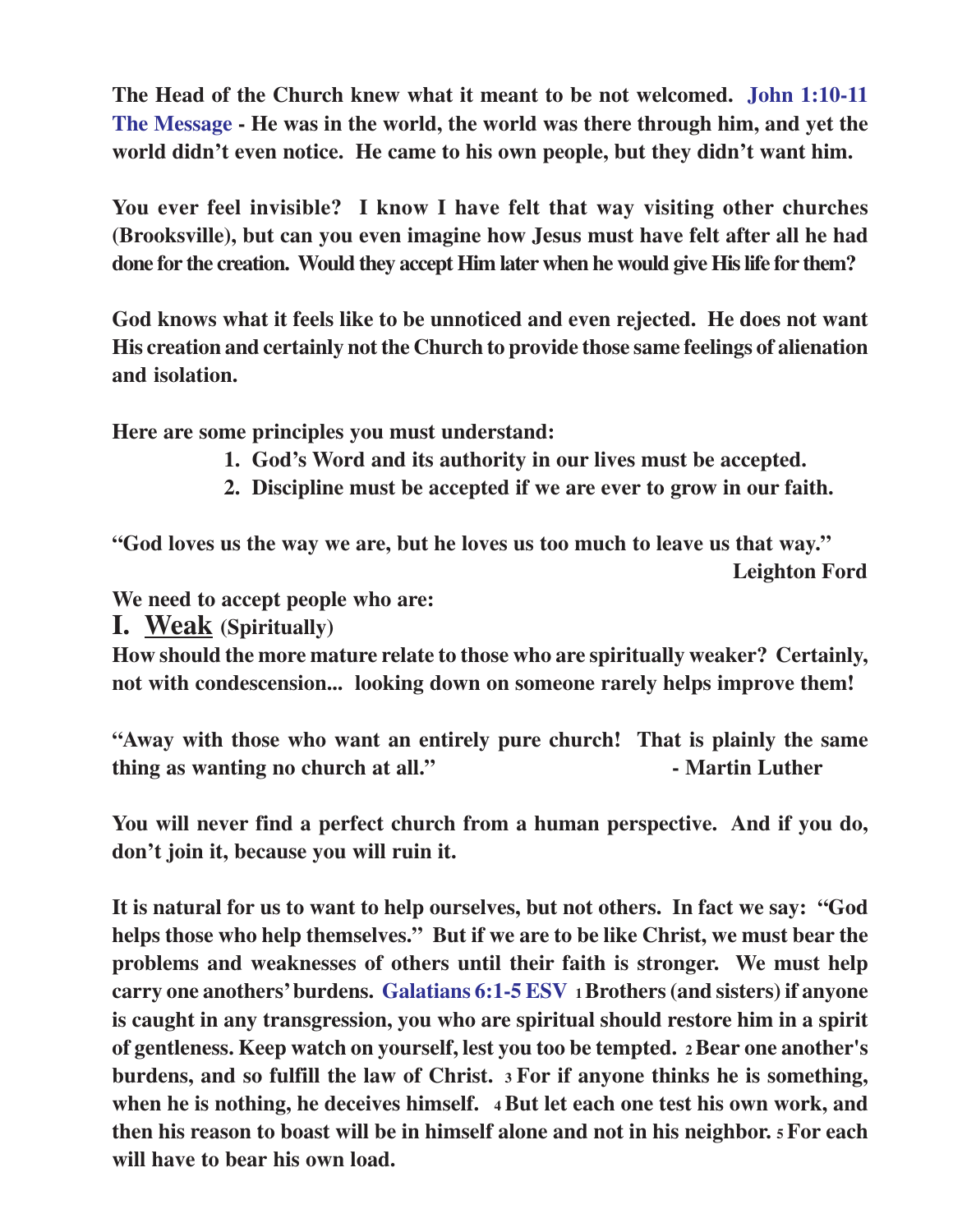**Illus. All of us were babies once. It took time to learn how to crawl, stand, and walk. Many people still recognize this progression as important. It is called "patterning." It also took time to adjust to solid food.**

**A healthy family will do whatever is best for another member - even if that would mean sacrifice and not getting everything you needed. The function of family is to build up and encourage using the gifts God has given us.**

**Christ is always the model for bearing with the failings of the weak. Romans 15:1 ESV 1 We who are strong have an obligation to bear with the failings of the weak, and not to please ourselves.**

**This word that is used to describe "to bear" with the failings of the weak is the same word used of Jesus as he bore (**βασταζειν**) the cross.**

**William Barclay reminds us that the Christian family should be known for its toleration. "It is not the toleration which tolerates because it is too lazy to do anything else. It is the toleration which knows that a man may be won much more easily to a fuller faith by surrounding him in an atmosphere of love than by attacking him with a battery of criticism."**

**"Be not angry that you cannot make others as you wish them to be, since you cannot make yourself as you wish to be." - Thomas a Kempis**

**We need to accept people who are: II. Difficult to Love You and I are, of course, the exception. We are easy to love. Right?**

**Because of racial, social or economic prejudice (see James' epistle) some seem difficult to love. One of the most segregated hours is corporate worship on Sunday morning in our churches. If you take a look at our churches, they look alike many times. There is not the diversity in our assemblies as what might have been the case in the early churches.**

**Illus. A few years ago a group called Faith Ministries Baptist Church in Midland, MI moved into their new worship facility. I was excited for them. I knew how they felt, but it is sad when we have to have "black churches" and "white churches." [Proclaim FM introduction to a black young lady - We were introduced further and the next person did not say no, they just quit talking...]**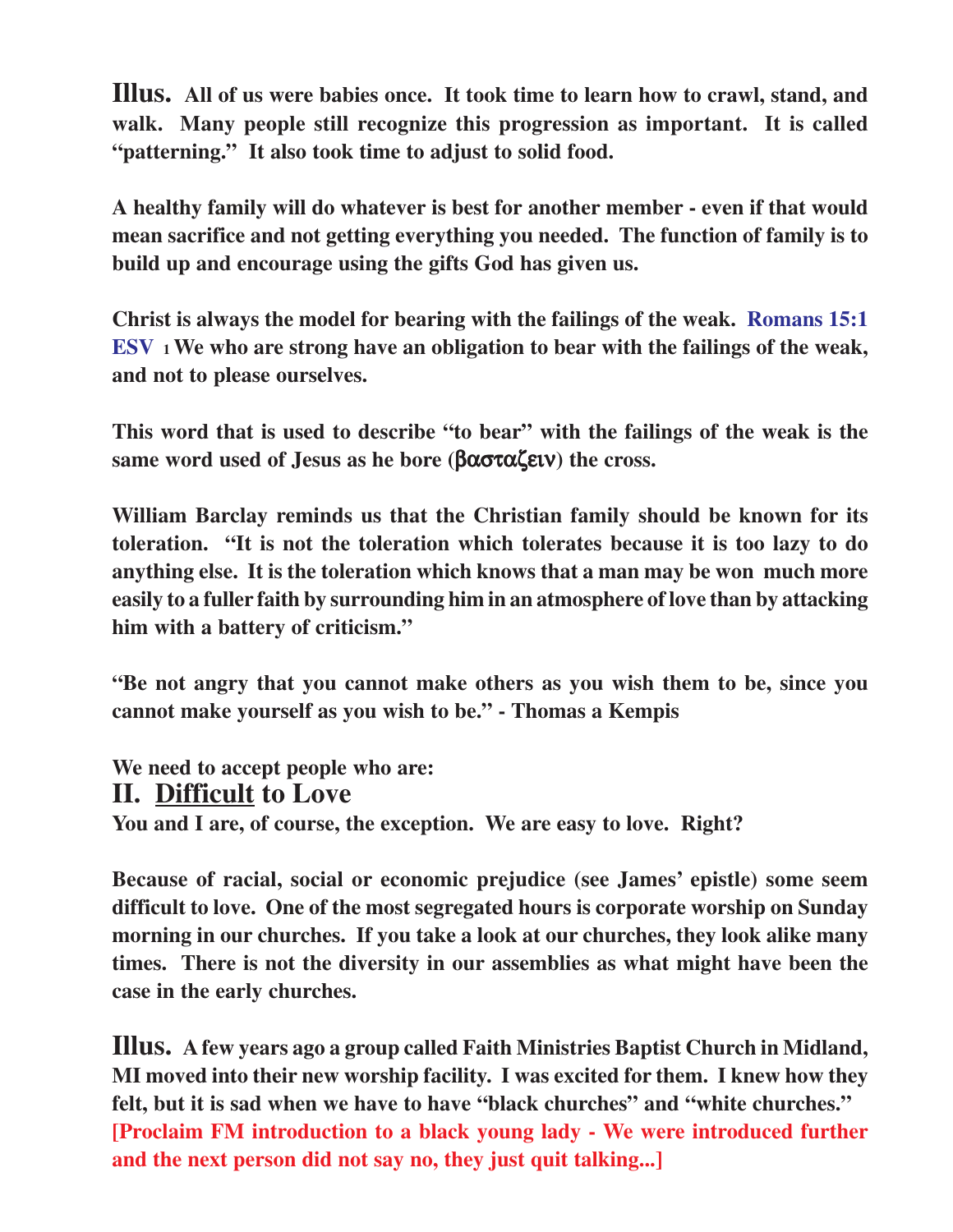**In different towns there are churches that are thought to be "money churches, " or there might be a church that is full of the socially/culturally elite. It is where we might expect to see the wealthy and social high-class or the upwardly mobile. The poor might be uncomfortable there. Many times though the problem of prejudice exists just as much in the minds of the poor or the minority as these other groups. Any group can develop an "attitude." Our love for Jesus ought to be enough to keep us together rather than separate us.**

**Everyone should be welcome here. Some churches dress down not so much to accommodate those who do not always have nice clothes, but because they want to be comfortable. And they want everyone to feel welcome and accepted there as well.**

**If you are a graduate from a seminary or did not finish high school you are welcome here. If your annual income is \$20K or \$200K, you may sit wherever you want. But of course, it goes without saying that the best seats are UPFRONT! Black or white or any other color of skinned-person is always welcome in God's house of worship. All of us are the same in God's eyes. We are all trying to go to heaven by being faithful to the grace that has been extended to ALL OF US.**

**Jesus breaks down all barriers. There is neither Jew nor Gentile, slave or free, male or female because we are all one in Christ Jesus. The only barrier between God and humankind is SIN, and Jesus Christ has done away with the penalty for sin once for all by dying on the cross for us.**

**No one needs to die while still in his sin. Jesus Christ has forever bridged that gap and created a NEW FAMILY for those who will put their faith in Him.**

# **We need to accept people who are:**

### **III. Just Like Us - Sinners**

**The model is Christ. How does He accept us? Right where we are is where He meets us! While we were still sinners, Christ died for us (the ungodly). He was God's perfect SERVANT.**

**Romans 5:6-8 ESV 6 For while we were still weak, at the right time Christ died for the ungodly. 7 For one will scarcely die for a righteous person—though perhaps for a good person one would dare even to die— 8 but God shows his love for us in that while we were still sinners, Christ died for us.**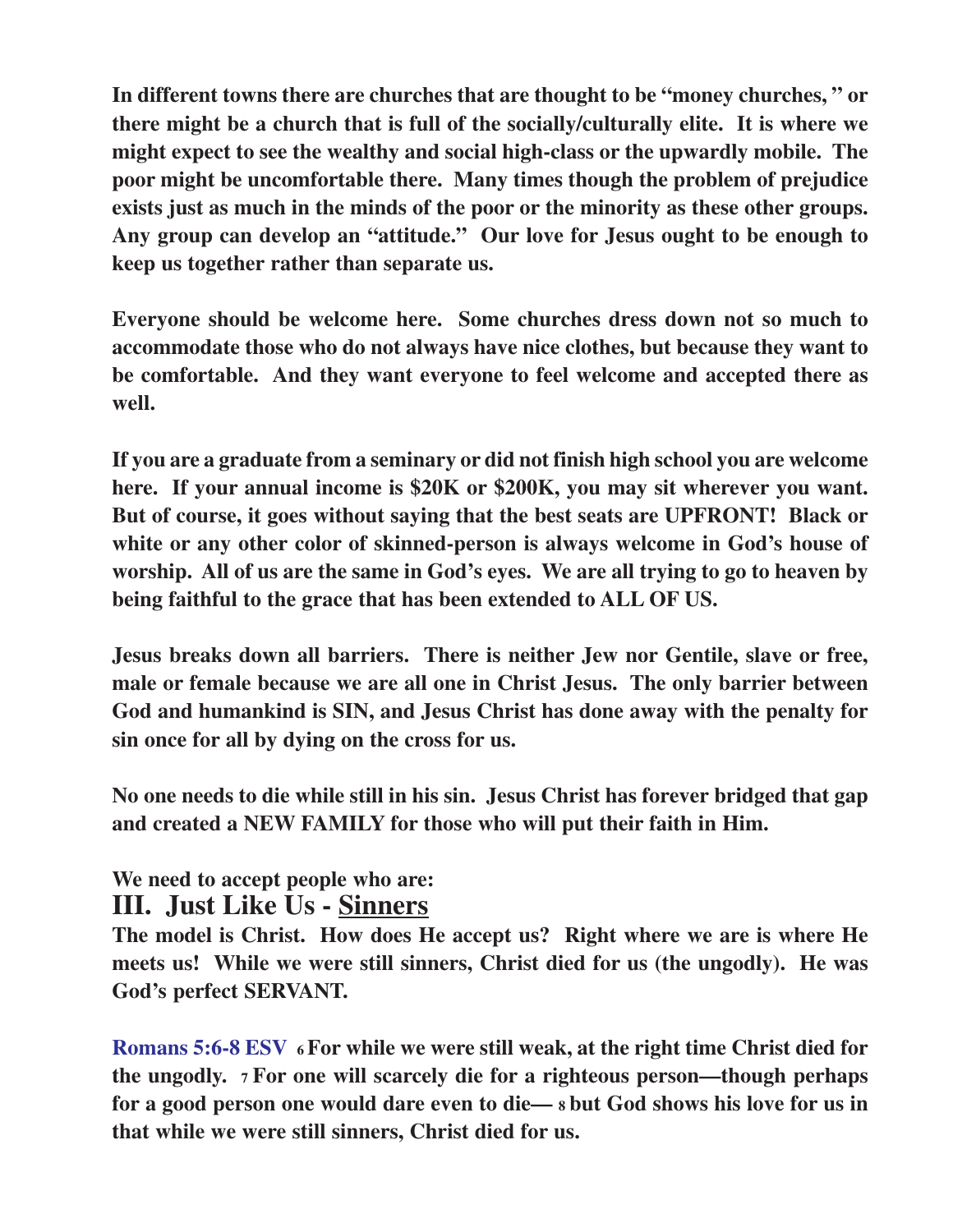**I do not deserve God's favor any more or less than you. I am a servant just like you. He has called us all to accept others on the same basis as He has accepted us - totally and completely, and without merit.**

**When Jesus came to earth, He was rejected because of His righteousness by the religious community. At the least, there was professional jealousy. Pharisees and others were more impressed by position and appearance than actually serving God and His people. These religious leaders felt threatened by Jesus' consistent love for others and His unconventional style. They were jealous of the attention Jesus received.**

**We are different than Jesus. We are sinners through and through. We do not even always treat well those we love, let alone those we have learned to dislike. Having the Holy Spirit is the only thing that marks us as different. It is only with God's help and grace we can love and be patient and kind with one another.**

**Conclusion: Acceptance provides for our unity and makes it possible for us to praise God together. It also helps us give a positive example of family to the community. When we meet together to worship and take the Lord's Supper together, it serves as a witness for our soon and sudden-coming Lord.**

#### **II Corinthians 6:17-18 ESV (quoting Isaiah)**

**<sup>17</sup> Therefore go out from their midst, and be separate from them, says the Lord, and touch no unclean thing; then I will welcome you, 18 and I will be a father to you, and you shall be sons and daughters to me, says the Lord Almighty."**

**The Church is not some mystical family (just a religious idea), but a very real and tangible group. Family takes place openly for the entire world to see. Listen to the prophet Ezekiel: Ezekiel 20:41 ESV 41 As a pleasing aroma I will accept you, when I bring you out from the peoples and gather you out of the countries where you have been scattered. And I will manifest my holiness among you in the sight of the nations.**

**Grace is required to be a part of God's family, and acceptance of grace is sometimes very difficult, but it is necessary all the same.**